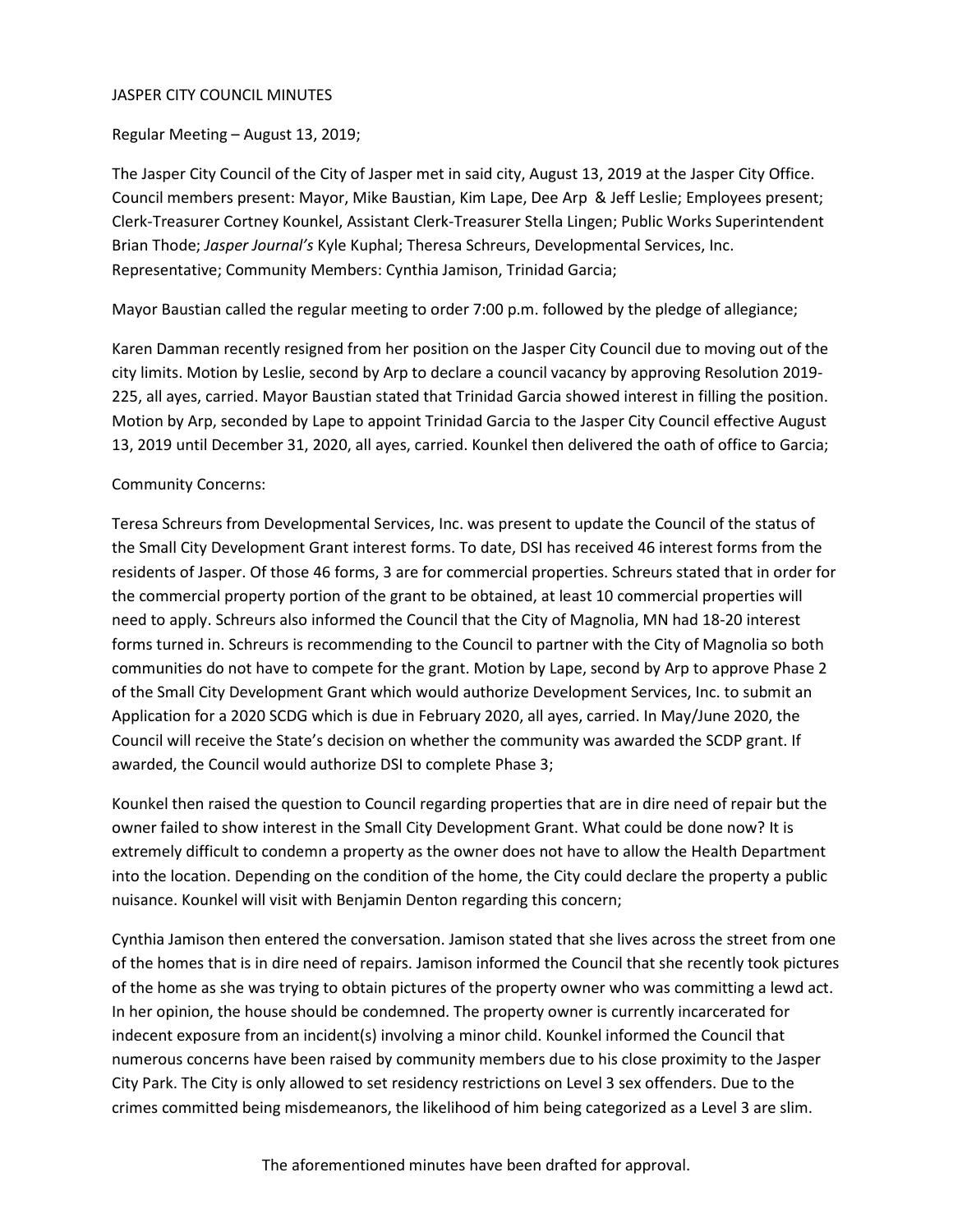Kounkel will visit with Benjamin Denton, Jasper City Attorney, regarding the concerns from community members;

Motion by Leslie, second by Arp to approve the minutes from the Regular Meeting on July 9, 2019, all ayes, carried;

Review and approve the July Claims to date: Martinez Graphics, Fire Department Shirts, \$645.00; Uline, City Office Wall Cabinets, \$830.71;Sensus, Flexnet M2 Software Support, \$1,949.94; Olsen Electric, City Office Remodel, \$3,663.40; Sanitation Products, Parts for Sweeper, \$1,015.09; Dakota Entertainment, Quartziter Days Inflatables, \$5,695.37; USDA Rural Development, 97-03 ESB, \$12,698.00; Motion by Lape, second by Arp to approve the July Claims as provided, all ayes, carried;

Receipts noted: Lions Club, Quartziter Inflatables Donation, \$500.00; Jasper Sunrise Village, Annual Lawnmower Lease Payment, \$800.00; Chuck Sutton Auction, Taxi Bus Sale, \$1,582.75; State of MN, LGA & PERA Assistance, \$76,569.97; Quartziter Club Proceeds, \$2,588.00;

### DELINQUENT SEWER/WATER/GARBAGE:

The delinquent sewer, water and garbage report was discussed with the Council. Twelve shut off notices were disbursed last month;

## Wellness Center/QCC:

The State Fire Marshall completed their inspection of the Quartziter Community Center on July 31. The inspection report was attached for Council review. All corrections need to be completed by November 8, 2019. Given that the QCC is a commercial property and the public has access to the building, the corrections need to be completed even if the daycare does not open;

Complaints regarding AMP's use of the QCC have been received in the City Office as well as to Council Members. AMP was using the dining hall to rehearse for their upcoming play production. Each evening when play practice was over, the supplies used were left on the tables, kitchen counters, etc. The hallway was plum full of items belonging to AMP. Community members were unwilling to walk in the area due to the amount of things left on the floor. Kounkel and Thode spoke with Reggie Gorter regarding these concerns. Gorter did clean up the area as requested. This is something the Council should consider when renewing her lease;

### NEW BUSINESS:

As mentioned at the June Council meeting, Kounkel obtained the City of Edgerton and Pipestone County's Solar Panel Ordinance for the Council to review. Kounkel will combine the two Ordinances to suit Jasper and present at the next Council meeting;

The City Office has received numerous inquiries about the condition of Bauman Hall. The main question raised has been pertaining to the structural integrity of the east wall. During the time that Pipestone County owned the building, barricades were placed on the public sidewalk to defer anyone from walking or parking next to the building. Once the building was sold on auction, Pipestone County obtained their barricades and Reclaim Community did not feel the need to place their own. Kounkel will invite a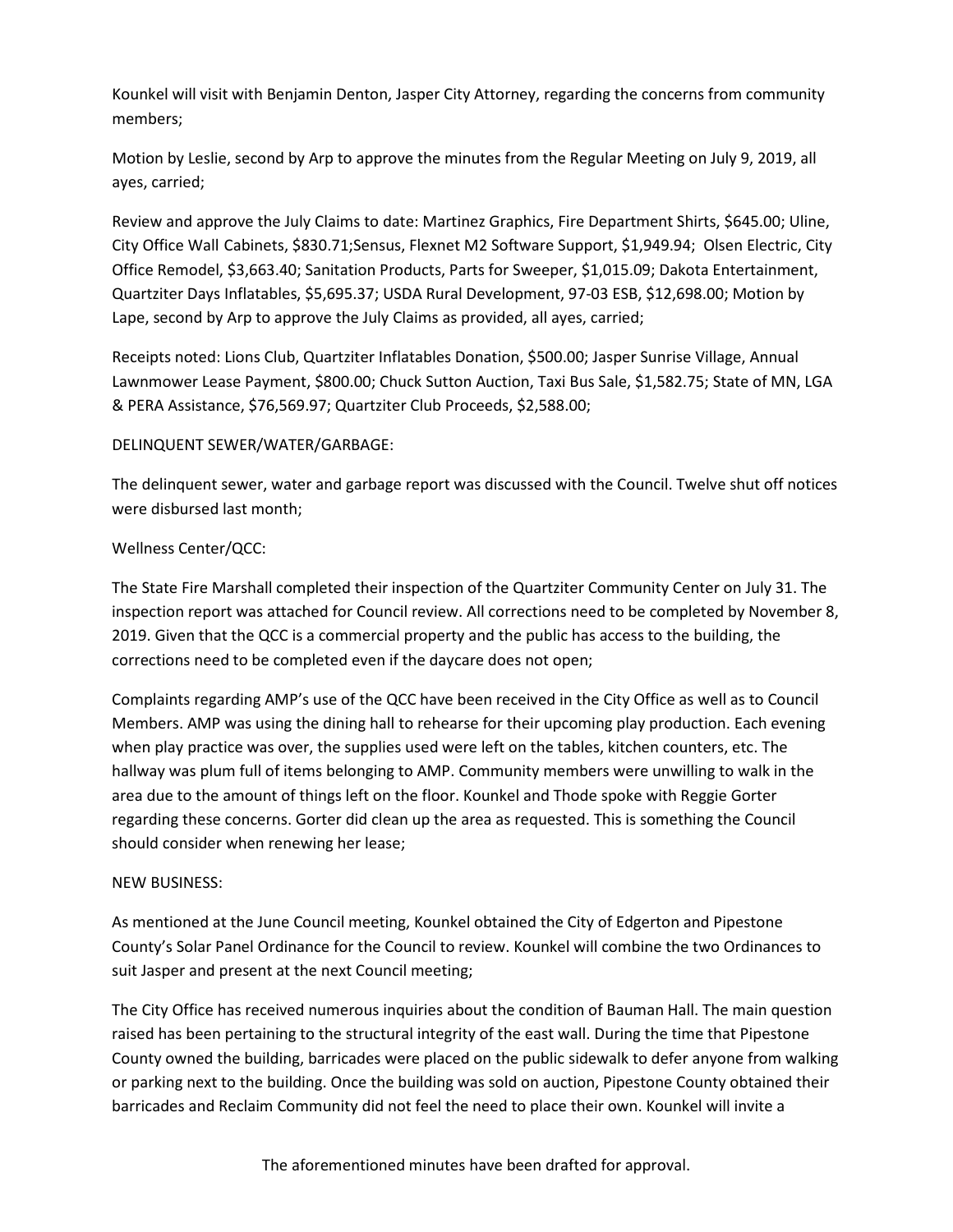representative from Reclaim Community to the Council Meeting in September so they can clarify with the city what the plan with the building and it's structural integrity would be;

The 2020 Certified LGA Amounts were presented to the Council;

### OLD BUSINESS:

The MN Public Utility Commission is allowing another comment period for issues regarding Frontier Communications. Notice was given to Council regarding the comment period;

### PUBLIC WORKS REPORT:

Land use permits issued during the month of July are as follows:

-John Haack, 518 4<sup>th</sup> Street West, Installation of Solar Panels; -Angel Garcia, 310 Prospect Avenue, Constructing Barn 24' x 12'; -Angie Jones, 221 6<sup>th</sup> Street East, Constructing Deck 9' x 14';

The Council was provided copies of city maps that detail the problem areas with the streets repairing water leak repairs and issued caused by frost boils. Soy Processors will be contacted to determine if they would like to add an extra 2" of asphalt to Wall Street from Highway 23 to their unloading dock. In previous years, Mike Baustian has paid for 2" of extra asphalt to be placed on 8<sup>th</sup> Street in front of his blue shop due to large machinery using the road. Thode mentioned that the asphalt is \$140.00 per ton. Last year, the city spent \$11,500.00 for water leak repair. We also completed partial alleys. Thode said the cost of the water leak repairs and asphalting the alleys would be comparable to the \$18,000.00 we spent last year. Thode is recommending asphalting the 2 alleys that have raised issues year round; the alley behind the former bowling alley and the alley directly across from the Clinic Apartments. Motion by Leslie, second by Arp to complete the asphalting of the 2 abovementioned alleys, all ayes, carried. Fuller Paving will be coming to town next week to fix the water leak areas and asphalt the alleys;

Fuller Paving will then come back after Thode and Kounkel meet with the FEMA representative regarding the frost boils. This meeting will happen around the middle of September. Once the city determines what FEMA is willing to pay, discussion regarding the frost boils will be readdressed;

The Public Works Pickup will be delivered on October 1, 2019. Sealed bids will be obtained for the purchase of the old public works pickup;

# ITEMS ANYONE WANTS TO ADD TO THE AGENDA:

The Jasper Senior Citizens are looking into donating money to the Marilyn DeBates Park. Kounkel questioned the Council whether anything was needed up there. Lape mentioned that the Jasper Jolly Juniors 4-H Club will be redoing the sign and all donations should go to them. Kounkel will speak with the Jasper Senior Citizens and relay this message to them. The Jasper Jolly Juniors would also like to help the American Legion by placing the American Flags on poles during holidays;

Audit scheduled for Wednesday, August 14 & Thursday, August 15, 2019;